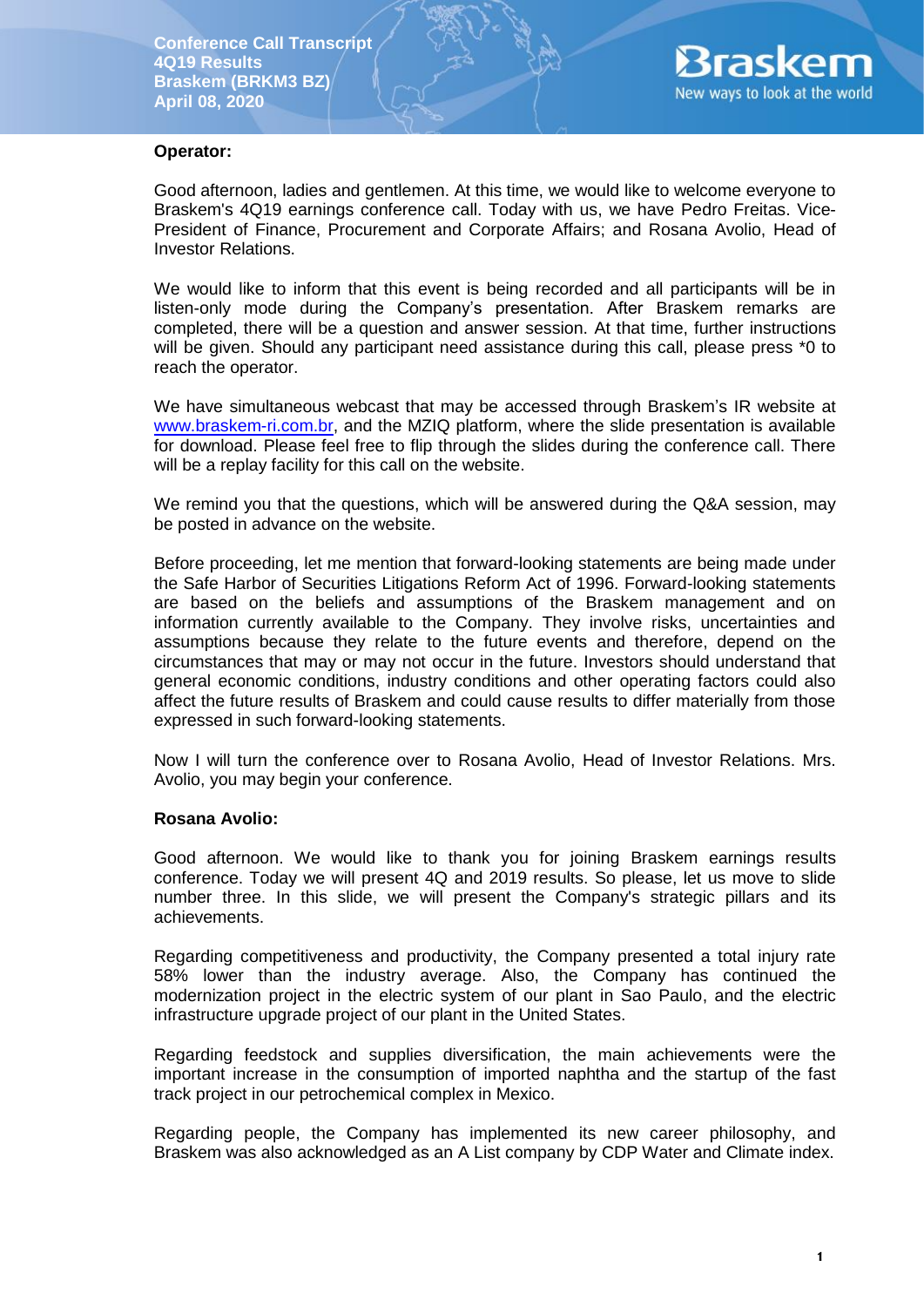

Regarding financial strategy, in 2019, Braskem kept the focus on capital allocation discipline, with a reduction of 21% in operating and strategic investments. And also, the Company did a liability management exercise, prepaying most of its debts until 2023.

Moving to the next slide, on slide four, we present the main highlights of Brazil's operations. In 2019, the Brazilian market demand grew 2% in comparison with 2018, and 4% when comparing to the 4Q19, and also with the 4Q18. This improvement in the Brazilian market is mainly due to agribusiness business and food sectors, and the gradual recovering of construction sector.

In the year, the utilization rate of the crackers was 85% below 2018 due to the lower supply of feedstock at the crackers in Bahia, the shutdown of chlor-alkali plant in Alagoas state, and the scheduled shutdown of one of the production lines in Bahia as well.

The international petrochemical spreads dropped, especially the polyethylene spreads, which presented a 36% drop, mainly because of the new capacity starting in United States combined with a weaker global demand. Considering this petrochemical scenario, Brazil's EBITDA in 2019 was 57% lower than 2018.

Moving to slide five, we will comment about the Alagoas situation. In the 4Q, the Company has continued to operate the imported business model to keep its PVC production running and to import soda in order to supply the Brazilian market.

Also, in the 4Q, Braskem reaffirmed its commitment with the safety of the communities affected by the geologic event through the following actions: definitive closing of salt extraction activity in Maceio, by signing an agreement with Alagoas state prosecutors creating a program, and by signing an agreement with the Labor Prosecution Office for implementing a program to recover business and promote education for residents and workers.

Moving to slide six, we will talk about United States and Europe operations highlights. In the United States, the 4Q demand was 5.4% lower when compared with the previous quarter due to seasonality, and a 10.3% drop when compared to the previous year due to the weaker auto industry performance and to the lower growth of the global economy. In Europe, the demand also showed a drop of 3.8% compared to the last quarter, and a growth of 0.7% compared to last year.

The spreads remain in sustainable levels in United States, and in Europe the spreads remain compressed because of the local economy and auto industry slowdown. Given that, the United States and Europe's EBITDA was 48% lower than 2018.

Moving to next slide, we will talk about Mexico operations. The demand in Mexico market showed a drop of 9% in this quarter due to seasonality of the period, combined with the weakness of the Mexican economy.

The Mexico operations were impacted by higher ethane supply and, as a consequence, the utilization rate increased. This effect combined to the commercial strategy of prioritizing sales in more profitable regions offset partially the lower polyethylene spreads in the region.

Moving to the next slide, we will talk about the Company's free cash flow generation. In 2019, Braskem posted a consolidated EBITDA of R\$7.8 billion. Of this EBITDA, R\$1.9 billion were related to nonrecurring events of PIS/COFINS tax revenues, totalizing a recurring EBITDA of approximately R\$6 billion.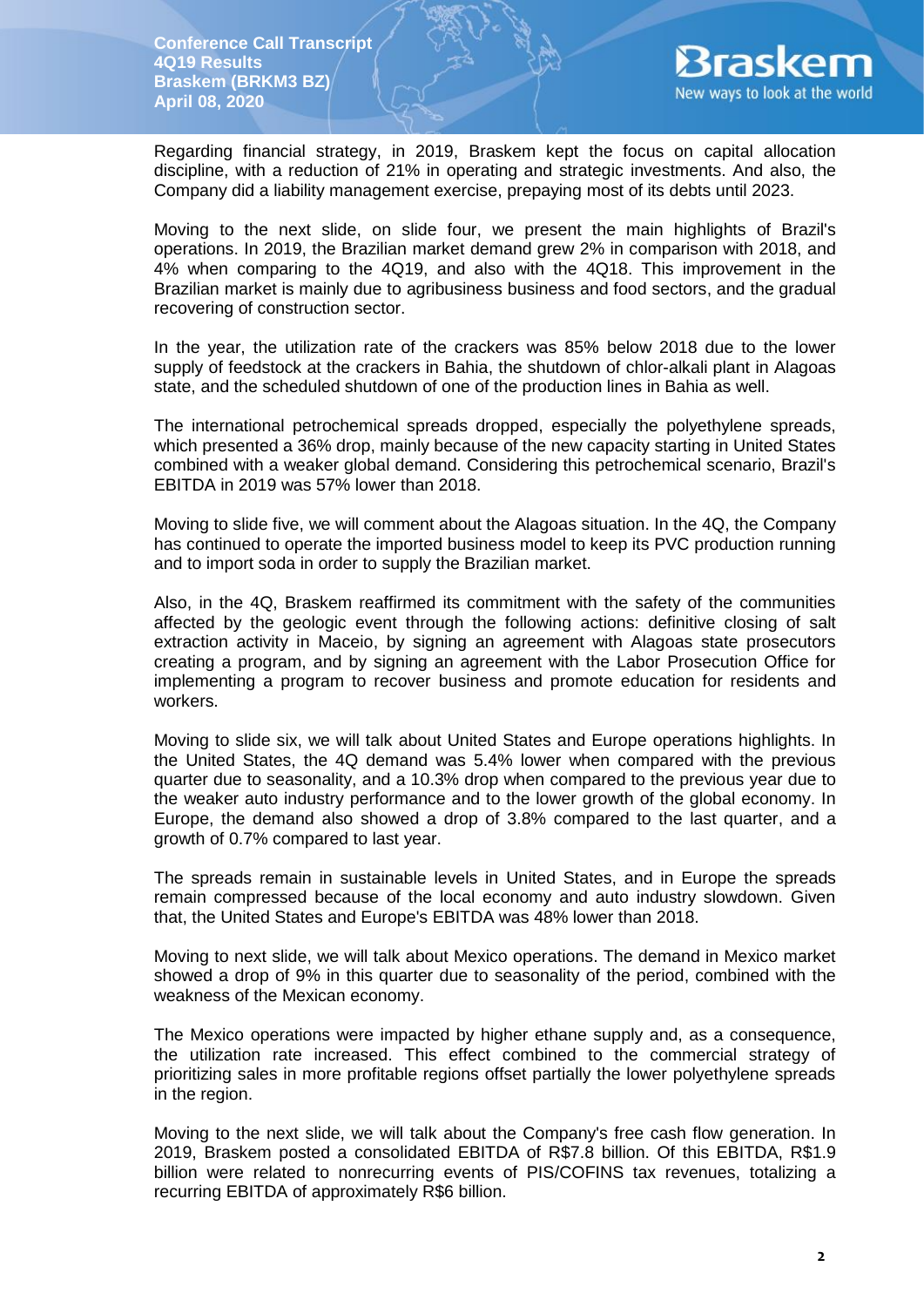

The variation in working capital was positive by R\$2.4 billion as a result of inventories optimization and extension of the payment terms of imported naphtha.

The total operational investment was R\$1.7 billion; R\$2.2 billion were related to interest paid; R\$412 million regarding income tax payments; and R\$903 million related to strategic investments of the Company, mainly the new polypropylene facility in U.S. Adding up all these numbers, Braskem had a positive free cash flow before debt of R\$3.1 billion in 2019.

Let us move to slide nine, where we show the corporate debt profile of Braskem. At the end of 2019, the Company presented a cash position of US\$2.3 billion. Additionally, the company has a revolving credit facility of US\$1 billion that can be withdraw until 2023. In 2020, Braskem maintained its liability management strategy. We issued R\$500 million of promissory notes and US\$2.2 billion of new bond issuance.

Moving to next slide, we show the main highlights of the year. With regard to the EBITDA and net income indicators, we see a drop impacted mainly by the downcycle of polyethylene, but, on the other side, the Company presented positive cash flow even in this scenario and presented a net debt in line with previous year and under control, with no relevant maturities in the short term as a result of the liability management that the Company did last year. In this context, Braskem remains as an investment grade company by Standard & Poor's and by Fitch.

Moving to Slide 11, we will talk about the Company's commitment regarding the transition to a circular economy. Aligned with our commitment with the circular economy, we have had progress among all plastic goods production chain.

In the beginning of the chain, regarding product design, we have sold 161,000 tons of renewable resins under I'm green brand, and also engaged partnerships with clients to develop even more sustainable packages.

In our production, 70% of OSC program were implemented. This program seeks to eliminate pallets that could be wasted to the environment from our production and logistic process. We have also achieved 26% of water reuse in our plants.

We have been working on initiatives that promote awareness of plastics consumption impact to the environment, and then more than 150,000 people were impacted by them. And we would like to highlight the Edukatu's Educational Program, our partnership with Akatu Institute, and also the partnership with Philadelphia Eagles to engage people with the circular economy in Philadelphia state.

Regarding the plastic chain support, 2,000 tons of post-consumer plastic were delivered to recycling collections, benefiting 37 cooperatives under the Ser+ program.

We are also founder members at Alliance to End Plastic Waste initiative, which seeks to encourage projects that will reduce the plastic waste over the world, and we have been focused in promoting projects in Latin America.

And finally, 1,700 tons of recycled contact resins were sold globally, and we have advanced also in partnership with two institutions to develop technology on the chemical recycling.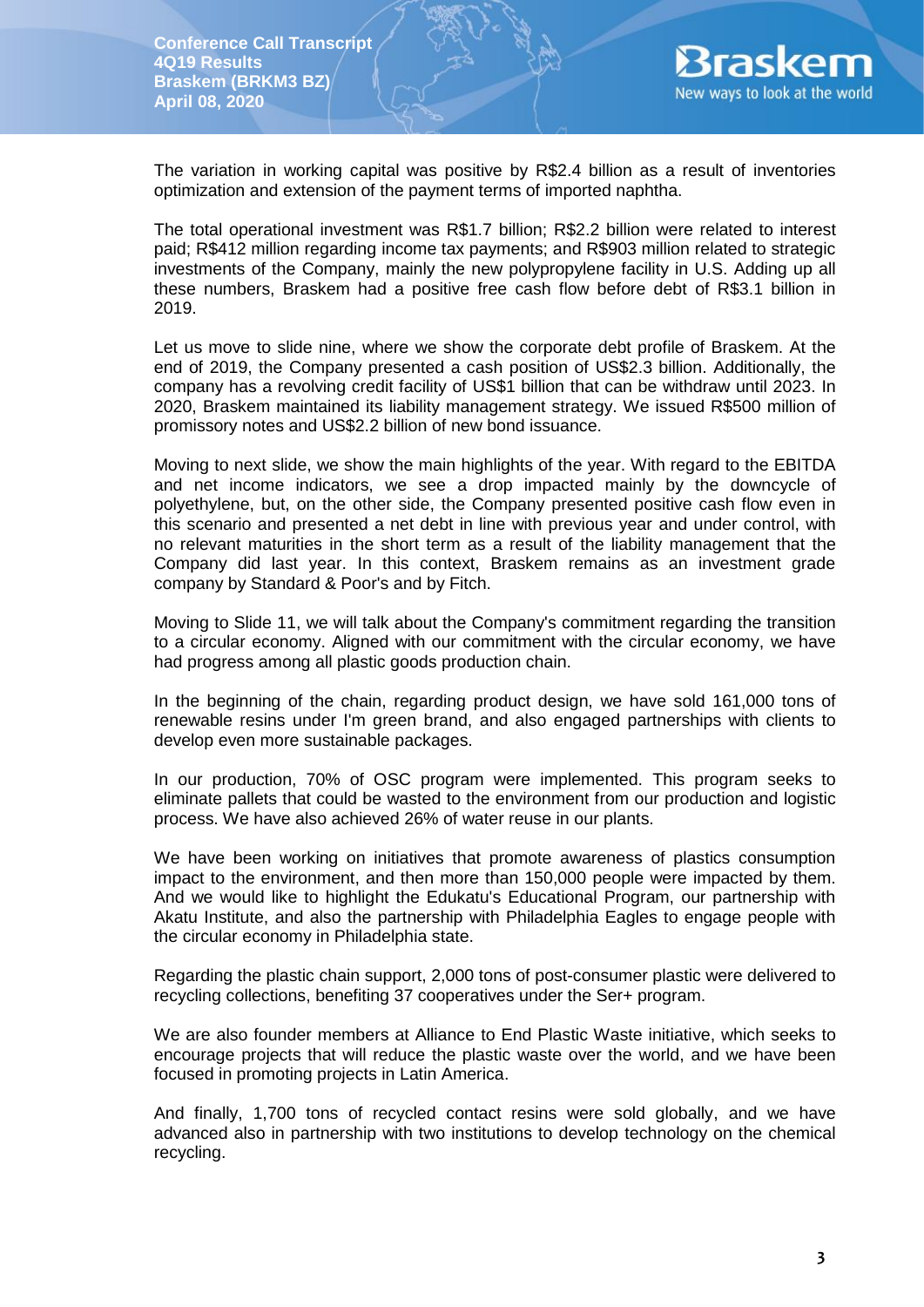

Moving to next slide, regarding the climate changes, we have a strong and consistently recognized background in actions to mitigate and adapt our operations to climate change risks.

Our inventory of CO2 equivalent emission has been subject to external verification since 2010, and we have set the relative emission per ton of product as the main metric to pursue operating targets.

In 2015, we had started to develop an 'updation' plan to be implemented among our operations in order to prevent the Company from potential threats regarding climate changes. It has mapped  $(13:23)$  high risk, and our target is to reduce them to zero until 2023.

In 2014 and 2018, we have set CO2 intensity emission targets for 2020 and 2030 following our aspiration to be recognized as the top performer company in the sector regarding carbon efficiency.

In 2019, we have concluded our 2018 emission inventory, achieving a reduction of 21% in CO2 relative emissions for our plants related to 2008 baseline.

In 2019, we have obtained leadership position in CDP Climate and Water, and we were also recognized by the UN Global Compact as a leader company in sustainable development.

We have also worked initiatives focused on reducing our CO2 emissions. We have obtained our first carbon credit certificates, result of substituting our vehicle fleets fuel to ethanol amongst 2018 and 2017 in Sao Paulo. And also, we have closed a long-term agreement with Voltalia to purchase solar energy. Finally, we have obtained progress in our adaptation program reducing high risk to 54 in 2019.

Moving to Slide 13, we will comment about our priorities for this year. In productivity and competitiveness, Braskem will focus on the renewal of naphtha and maintaining propane contracts with Petrobras, and also on the startup of the chlor-alkali plant in Alagoas. In feedstock and supply diversification, we will advance on the studies for the complementary ethane import solution in Mexico.

As for geographic diversification, the focus will be on the startup of the new PP plant in the United States in the end of 1H. And about people, governance and reputation, we concluded the monitoring program under the global agreement that we signed in 2016, and now we seek for the insurance of the certificate of compliance by the authorities involved.

The Company will continue committed to address Alagoas issues together with all the authorities involved, ensuring the safety of the people and the safe return of our operations.

In 2020, we will keep investing in our commitment with the circular economy, focusing initiatives to engage the plastics good chain production, boosting our recycling contact resins volume and developing technologies regarding chemical recycling. At last, we will focus on the discipline in capital allocation, keeping a strong cash position during the current scenario.

So we conclude the presentation of the results. Thanks for the attention of everyone. So let us move to the question-and-answer session.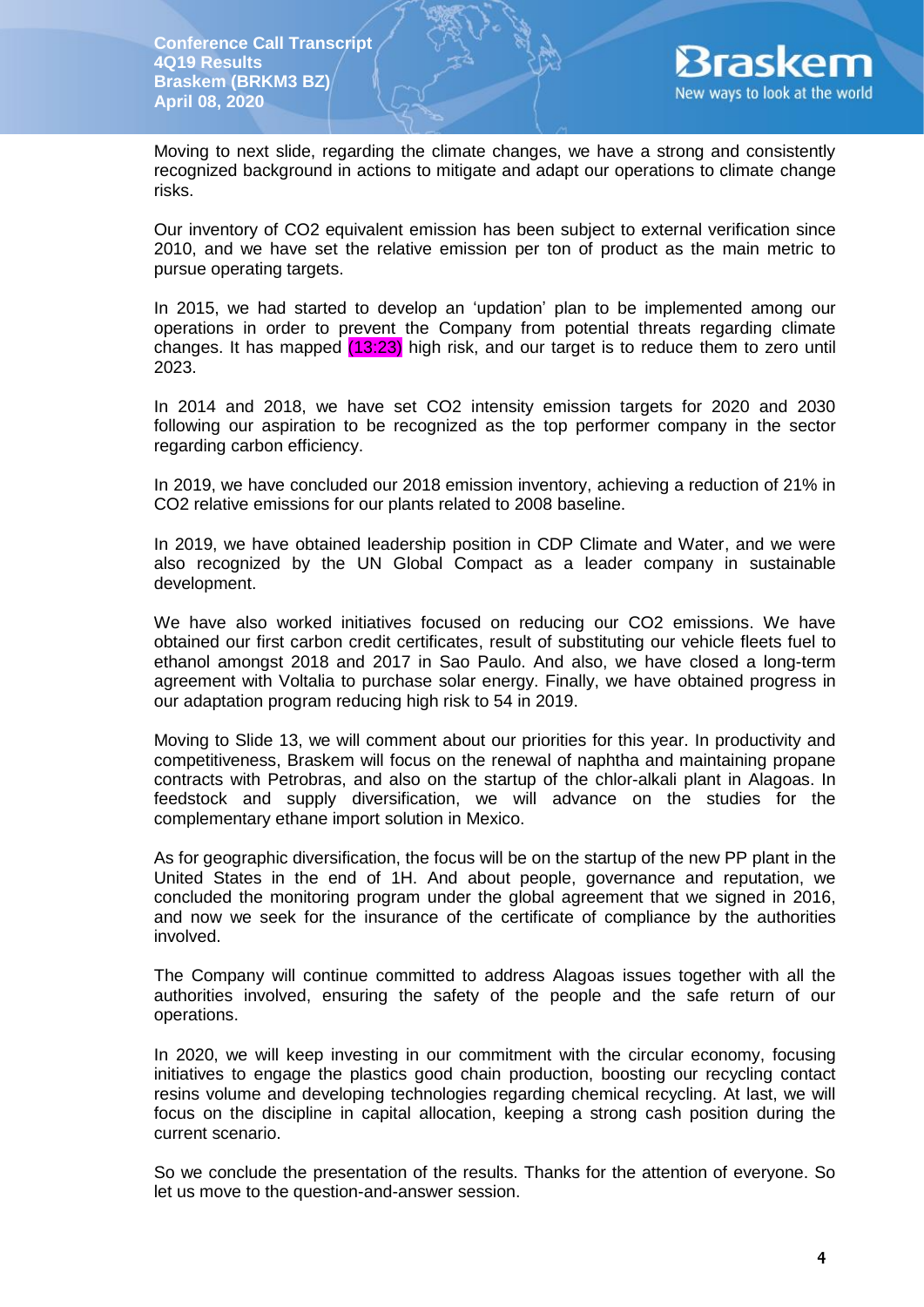

# **Operator:**

Now I will turn the conference over to Pedro Freitas. Please Mr. Pedro, you may proceed.

#### **Pedro Freitas:**

Thank you. Thank you, Rosana, for the presentation. It is a pleasure to be talking to you again after the results of 2019, and I appreciate your time today to talk to us. I would like to start just by making a brief comment on COVID-19, and the way that Braskem is addressing the challenges around the virus.

Briefly, I am thinking about this challenge, and we are remaining around this challenge around three broad themes. The first one is our non-negotiable commitment to people safety, and that is driving a lot of our actions around our plants and our offices. I am going to dig a little bit deeper in each of the three, just so everybody gets the entire view.

Safety is the first concern. The second concern, the second focus is around our operations and cash flow, on the business side, our reaction and adjustments to the crisis. And then, the third one is how can we support our customers, our value chain, our suppliers, and also the broad society in general.

Going back to the first topic, around people safety, as I said, it is our non-negotiable value within Braskem, and what we are doing is a little bit different across different regions, but in broad themes, we are operating with minimum teams in our plants.

It is important to understand that Braskem, or the petrochemical industry as a whole, we as part of the industry are an essential part of the fight against the virus. Plastics are used in medical supplies, also in hygiene, in packaging for home delivery. So you see plastics and chemicals, you have hydrochloride for hygiene again. You have different plastics and chemicals being used across the world in the fight. So it is essential that Braskem keeps operating. That is the first point.

We need to keep operating, but with safety. We have reduced the size of the teams in the plants to just a bare minimum, the essential number of people. To give you an idea, in Brazil today, considering both Braskem team members and also contractors, we have reduced the number of people inside our plant by more than 60%.

So we are working on that. We are rescaling shifts in the U.S. We have a few plants where there are people in lockdown, or lock-in inside the plant. So you have entire shifts that are living in the plants, and then they rotate in the plants there. So different ways and different places on how to react to that.

Also, social distancing. In the cafeterias, we have increased the separation of people. On the buses for people that are coming and going to the plant as well, we increased the number of buses, keeping people separated within the buses. These are some ideas, some points around what we are doing.

In the offices, that is another interesting aspect, Braskem has been preparing for a couple of years now to work on a more digital platform. So once we decided that people would no longer go to the office, and I will give you the example of the headquarters in Sao Paulo, there are about a bit less than 1,000 people working there, day in, day out, and we decided that we would ask people that did not have a mandatory requirement to be in the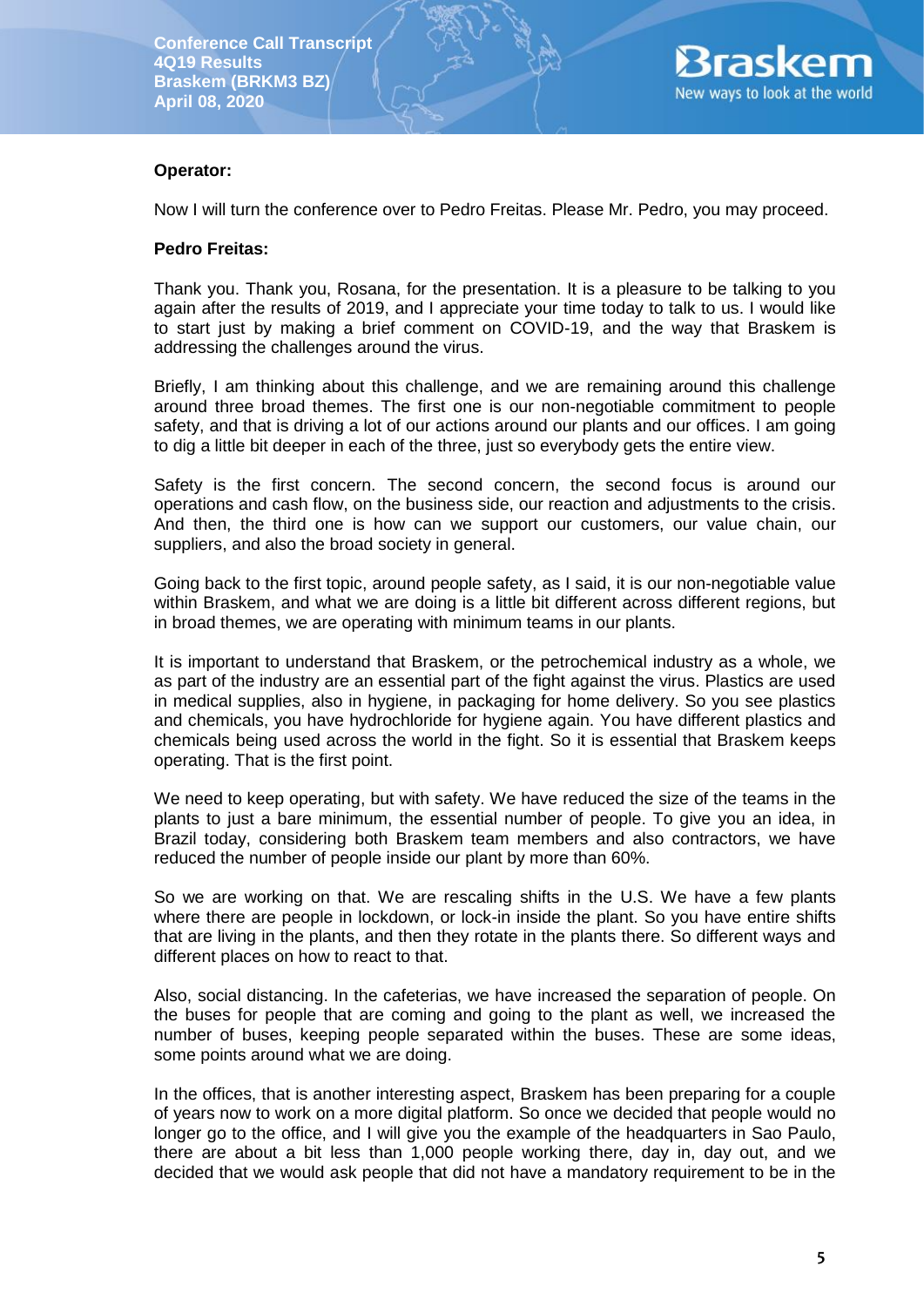

office to work from home. Next day there were only 20 people in the office. So from 1,000 to 20 people in one day, and the Company has not stopped operating.

This is part of the digital transformation that Braskem is pursuing, and it has shown that it bears fruits. This was a very clear example, very fast to implement, to flip the switch there.

On the second bucket around the operations, again different impacts in different places, still very volatile. In Europe, we had a scheduled turnaround that was going to happen in one of the plants a couple of months from now, in May. Because of COVID that turnaround was postponed. But we were already building up inventory in that plant in anticipation of the turnaround.

So what we did now is we have stopped that plant for one week or 10 days, so that the inventory go back to normal levels, since the turnaround is not going to happen.

In the U.S., we are running pretty hard. The main product we are producing in the U.S. polypropylene. Polypropylene goes into medical disposables like syringes and other disposable hospital materials. So we are running hard on that.

We have adjusted our production footprint because the automotive industry is not pulling so much. But on the other hand, for hygiene, health and also packaging, the demand has grown. So we have adjusted. So for now, the U.S. has been running pretty well.

And then in Mexico, we have started the operation of the fast track bringing more ethane into Mexico. So actually, Mexico's production has increased on average over the first quarter. We do see more production in Mexico and we still see, again, demand for our products there.

And in Brazil the situation is a little bit more nuanced across different products and different parts of the value chain. Automotive and construction has slowed down a lot. PVC, for example, is a product where demand has fallen right now because of COVID. Most of PVC goes into construction. On the other hand, we had an uptick in demand for, again, health, hygiene, medical and packaging.

These things not necessarily offset each other directly, but we are adjusting our production. So some plants are running close to full capacity, some other plants are below that.

In all regions it is an ongoing exercise. Every week we review the production planning. Usually the production planning is reviewed every month, and we are now doing that every week, just to make sure that we are not producing more than need or building inventories that we should not build.

It is a careful exercise of market intelligence, demand planning and then production planning that is being reviewed weekly now because the situation is changing dramatically from week to week.

There are examples here in Brazil where last week one product had very low demand and now this week it is in high demand. So the value chains are still adjusting adapting to the new situation. This needs to be revised very frequently, and we are doing that.

Another aspect still on the operational side, which I also think is important, is our financial situation. As you know, and Rosana presented that, we did a large refinancing of our debt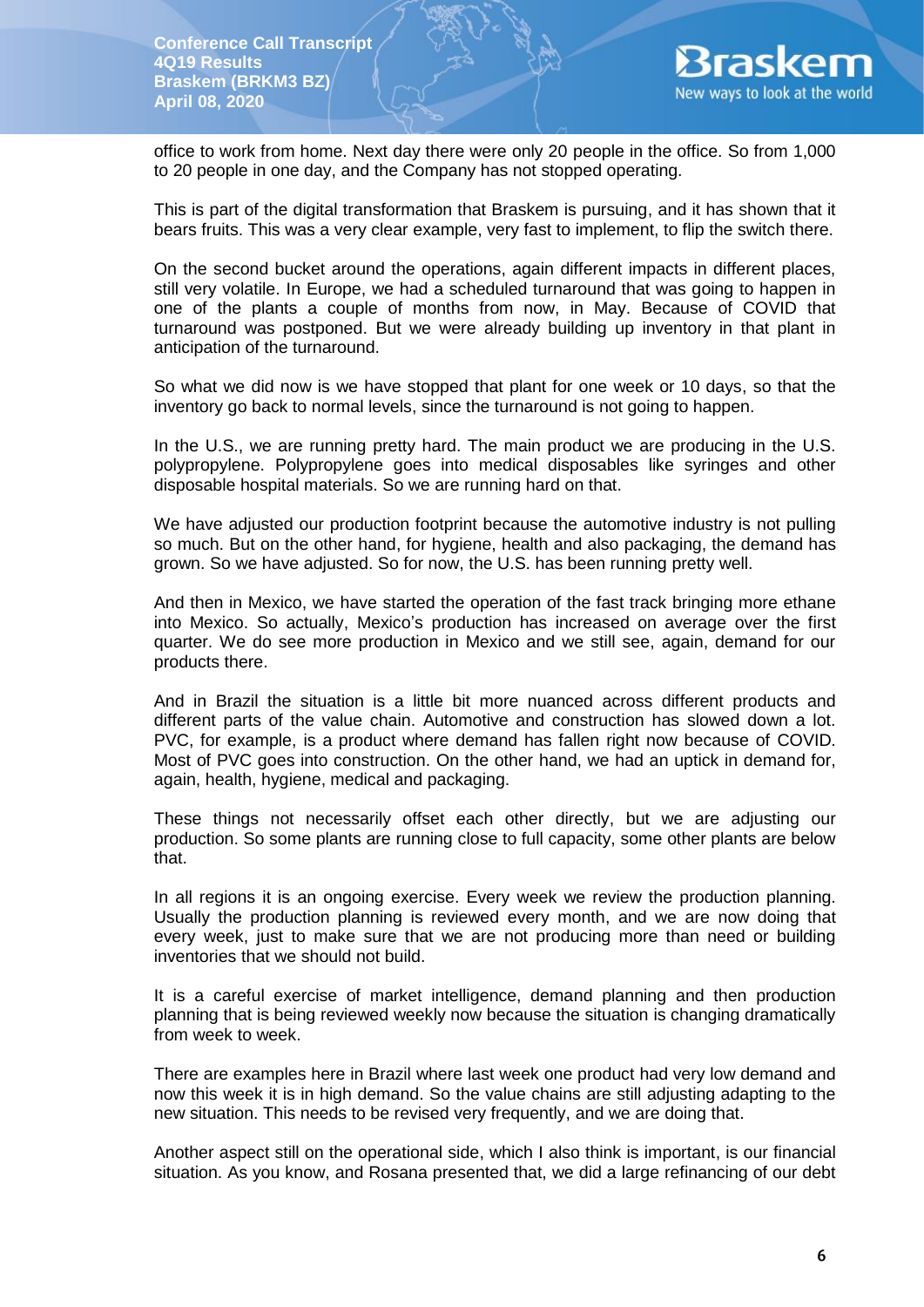

at the end of last year. That was in anticipation of the downturn of the petrochemical cycle, which we were already going into at end of last year, beginning of this year.

We did not do this, of course, because of the crisis, but it put us on a very comfortable financial situation looking forward to the next three to four years. Until 2023 at least, most of our debt has been refinanced.

So again looking at the cycle this was our reason, and it is now proving to be good for us because we do not face any significant cash constraints or crunch going forward.

And finally, on the third bucket, in terms of our support to clients and society as a whole, as I said, our products are very useful in fighting the crisis. For example, we just announced last Friday we are donating plastic resins to make up to 60 million face masks in Brazil. We have other initiatives going on in Mexico, in Europe and in the U.S., but that is one example.

We are also working with our clients in Brazil, especially the small and mid-size clients, supporting them with a very competitive credit line for the next couple of months. We are also looking at doing the same or similar programs in Europe and in the U.S., focused on small and mid-sized companies, helping support them through the crisis.

I will stop here and open for questions. But I just wanted to highlight what we are doing in the current environment.

#### **Bruno Montanari, Morgan Stanley:**

Good afternoon. Thanks for taking the question. I have a few questions. I will stick to two of them. We have seen quite a sharp increase in naphtha spreads since the beginning of the year as a result of the decline in oil price. Thinking about higher spreads and potentially lower demand, how should we think about the net benefit or net damage of this to the Company's cash flows in 2020, assuming that spread of course stay at current levels? From what you mentioned, it does not seem like demand has declined a lot. On the other side of the equation, spreads are much higher, more than double. So that would be my first question.

Second question, listening to your comment, Pedro, about lowering people inside your plant by 60%, does this mean you could operate a leaner Company after the crisis? Of course, not with the bare minimum, but if you can navigate such a period with that much less people, I was wondering how the future could look like once we get out of this very unfortunate situation.

And a quick third one, what would you say could be your overall utilization rate at the worst of the demand contraction, both in Brazil and the U.S. and Europe? Thank you very much.

#### **Pedro Freitas:**

Thank you, Bruno, for the questions. Starting with the first one, we did see an increase in naphtha spreads. If you look overall, there is a slowdown in demand, and again, a very uncertain scenario, even for the next week, what to say over the next month. So we could still see a further decrease in demand or stability, or even growth. We do not know. It is very hard to predict that right now.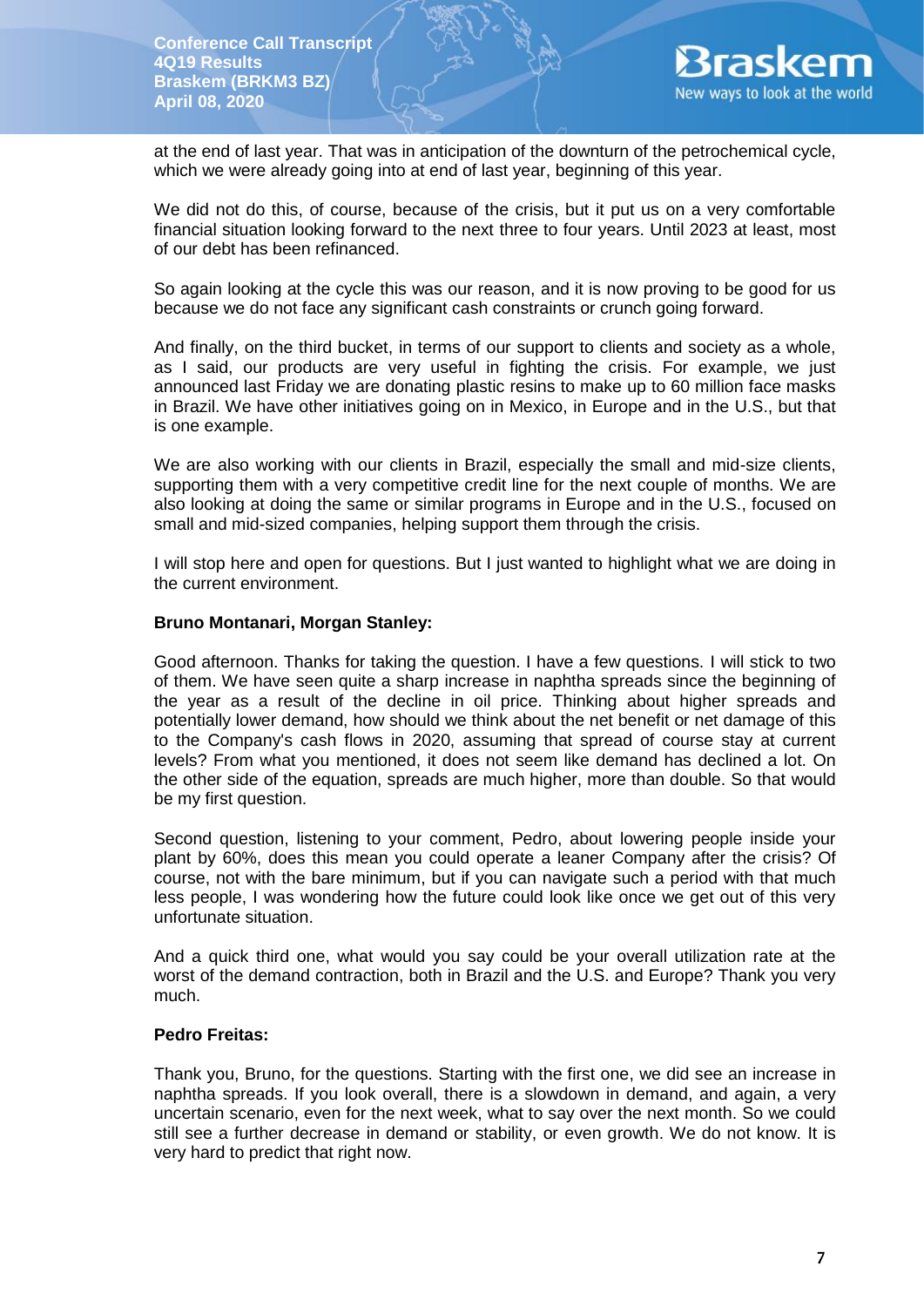

It is very hard to answer your question on increased naphtha spreads versus demand. I think it will depend a lot on how long those two effects remain in place, because we were coming into a downturn in the cycle.

So assuming that the structural situation of the industry from a from a stable supplydemand perspective would be lower spreads in general, you can still go through a period where oil prices remain low and then the spreads would be good. But it is very hard to say when it comes back, and then whenever it comes back, how does it affect demand itself. The interplay there is very complex to predict.

I am afraid I do not have a very good answer for you. I would say that right now that interplay is likely positive, so better spreads against lower demand, but that can change, as I said, even next week. So, it is very hard to predict that over the course of the year.

### **Rosana Avolio:**

If I can add just one comment on that, in our results, Bruno, because of inventory costs, we have the positive benefits starting in April. This is an important point.

### **Pedro Freitas:**

Thank you, Rosana. That is indeed an important point. Our results cycle is different from the kind of the spot prices that we see today. So we do carry inventory costs over time, which take one or two months to hit our results. So in the 1Q we will still not see the benefit of the higher spreads that we see today.

On the operators and the point on can we operate leaner, we have a constant process of revising our operational footprint, and I do not believe that we can operate materially leaner; leaner than in the past.

To understand that it is important to see why we were able to reduce the 60%. Actually, we are only performing those maintenance activities that are immediately required for safety reasons or for critical operational reliability situations.

So, the day to day predictive maintenance, that is not happening right now. It is more kind of the critical aspects of maintenance that are being addressed. We are not doing the rest. There are improvement projects, small investments that are done in the plants, and we are not doing that.

One consequence of that is that we can operate with fewer people, but we are not capturing potential value opportunities for the long-term. So we are going to do those, but we are not doing them now. When the situation gets back to normal, then we will go back and implement those projects.

The other thing we are doing is, when you are running an operation, sometimes, for example, you would have five field operators. For a certain amount of time, you probably can operate with four. We have also looked at shift schedules. For now, some people are working more than the normal. So we have fewer people, but they are working more hours. All of that has also an impact on extra hours, on additional costs that the Company may incur to have fewer people in the plant.

So I would say the current situation is not sustainable. Maybe when we come back, some opportunities will be captured to operate leaner, but I do not think, again, they are very material.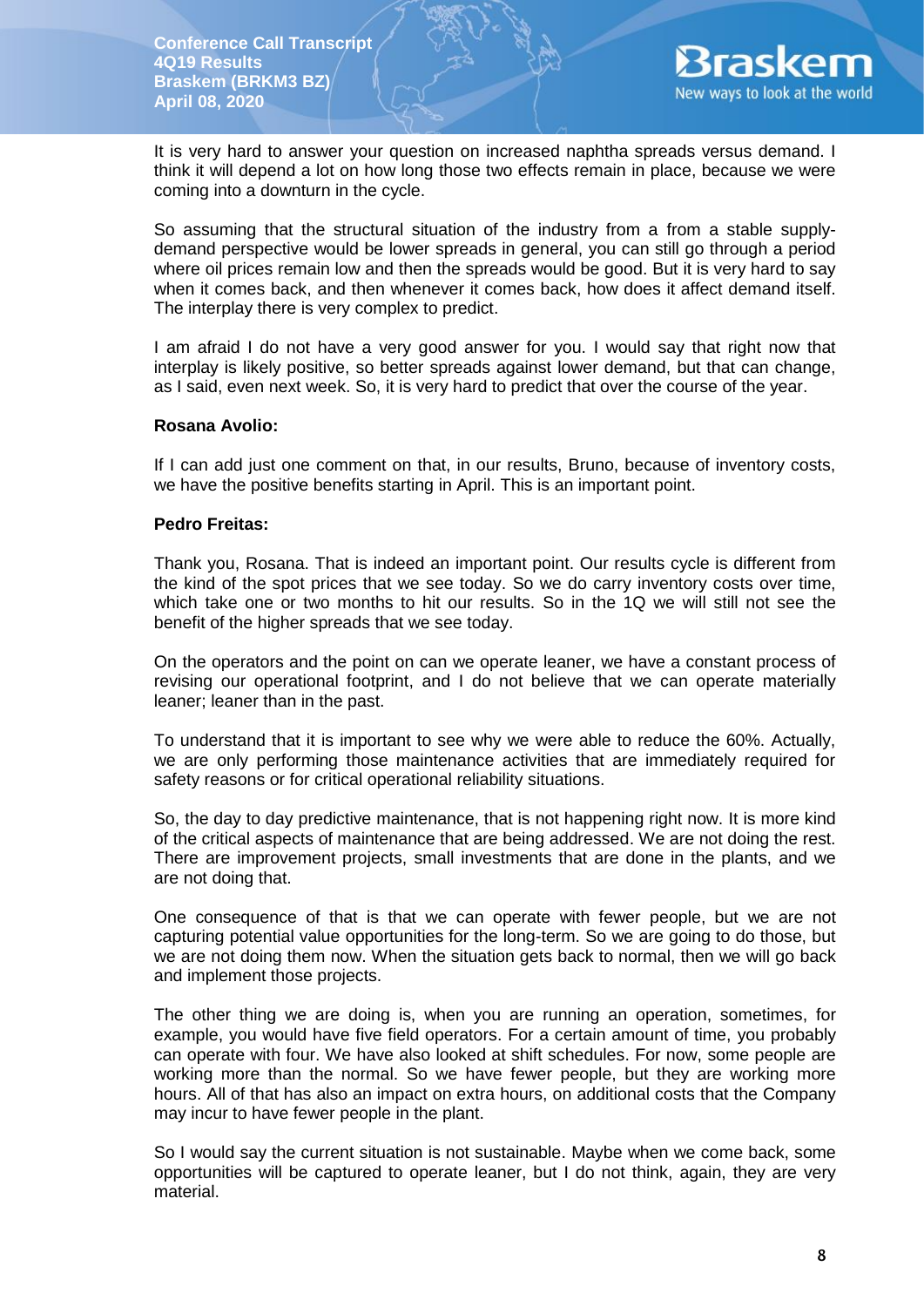

And on the last question, overall utilization, I would say that we have many different ways of adjusting our utilization rate. We can choose to stop a plant, or we can reduce the overall level of utilization across all plants, or we can stop one line of the cracker. Different approaches for that.

So looking at overall utilization and how does that interplay with the future again, I will go back to my first answer. It is very hard to predict right now what the average of the year could be. If we do not stop any line completely and no plants are stopped completely, the theoretical number that I would work with is somewhere around 70%, 75%. That is kind of the minimum, but we can go below that on average if we stop a plant or a site, something like that.

### **Rosana Avolio:**

And we could reduce a little bit more the 70%, 75%, but in a short period, not for a month. So we could adjust that one week or 10 days, but not for longer periods. If that happens, we will need to shut down one of the lines for (37:18 AUDIO FAILURE)

### **Luiz Carvalho, UBS:**

Thanks. I also have two questions here. The first one is about the recent events and the impact on Mexico, and of course in PEMEX with the low oil price, but also your partner, Idesa, which is now at a very high leverage. If you could share a bit more color on the Mexico supply side, but also in terms of the financial situation of your partner in the project. What are the actions that Braskem might need to take in order to protect and continue to have the projects running under healthy circumstances?

And the second question is about the advantages that you already comment about, the difficulties to understand due to the forecast and so on, but something that has been our concern recently is about liquidity. Your EBITDA dropped from US\$3.5 billion in 2018 to potentially 2020 more than 50%, and of course the leverage went up. So one, how are you addressing this topic with the credit rating agencies? But also, what kind of actions the management is taking to address the liquidity issues, extending the debt maturity, renegotiating? What are the main concerns from your end in this topic? Thank you.

#### **Pedro Freitas:**

Luiz, thank you for your questions. I will start with Mexico. On the supply side, PEMEX has been supplying roughly 70% to 75% of the contract volumes. That is going on. At times, it goes even up to 100%, and then at times it drops to below 70%, but on average that is the range that we have been seeing. That has been consistent. Even with the recent events there, we did not see any change in that profile.

And what we have done now, we have started the operation of the fast track. So the fast track is this project to import ethane into Mexico. We can serve up to 15%, 20% of our needs with this solution, which is not temporary, but it is not the permanent solution. It is kind of a semi-permanent solution where the ethane comes by ship from the U.S. Gulf Coast and then we have trucks bringing the ethane into the plant. The permanent solution would be to replace the trucks by a pipeline or something that would be more definitive there.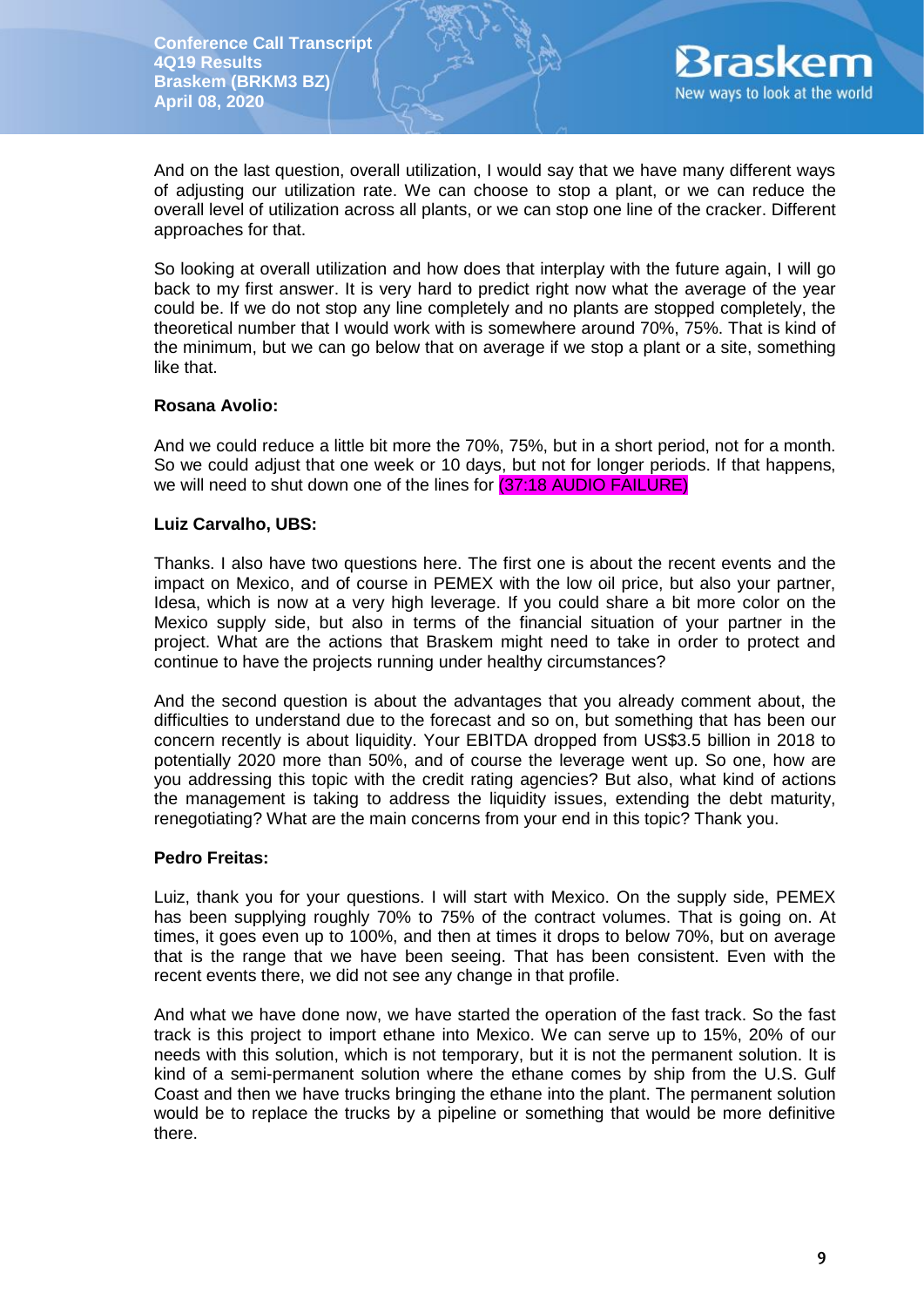

But it has been operating, it is ramping up very well. We have seen a more consistent increase in production, as I mentioned earlier, in Mexico. Even with the current oil price, I mean we have been receiving the ethane from PEMEX.

On the financial situation of Idesa, I am afraid you have to ask Idesa. I am not the right person to answer that. The project itself has good cash flow generation. And even with lower polyethylene prices, we do see that it still has a good profile from the project itself.

Braskem Idesa has been running well. It has been able to incorporate the new ethane very well into the production. So I would say that it is running as expected in the current environment.

Moving on to the liquidity and leverage point, I would say that, first, we had a very good, strong cash generation last year, a little bit north of R\$3 billion. That is the first point that I think it is important. We ended up the year with roughly US\$2.3 billion in cash, plus the US\$1 billion in the revolving credit facility that we have available, right.

Since then the cash position has remained strong, within normal oscillations. We have decided to draw the revolving credit facility now in the beginning of April. We have done that as a precaution. We have seen many companies doing that.

And given the uncertainty of this scenario going forward, this is like an insurance policy. So we decided to get the funds into Braskem to be on the safer side. I want to emphasize it, this was a precautionary move, it is not because we are facing any cash constraints.

Our financial policy, which defines how much cash we need to carry, is very conservative. To give you an idea, it assumes that we have no access to any cash except from receivables from customers for a year, and we need to carry enough cash to be able to face all of our payments for a year, only getting money from clients as part of normal operations.

Again, the current situation is more volatile. That is why we decided to be more cautious and draw the RCF, but I would say the current situation right now is stable.

We have been doing some moves or some actions within Braskem to preserve liquidity. One of them, for example, is a reduction in the CAPEX forecasted for the year. We do not have a number yet, but based on the discussions that we have been having, I think that we are going to cut CAPEX this year by at least 10%.

We also have a positive impact from the FX devaluation, the Real devaluation. A lot of our CAPEX is in Reais, so that is going to be fewer USD going forward, with the devaluation of the Real. So that is also a positive effect that we see, be it on CAPEX, be it on our fixed costs. We were already working on that.

The monetization of the PIS/COFINS tax credit is going to continue this year. That will add another R\$800 million this year to our cash flow. That is our expectation. So I would say that we are working hard on preserve cash, at the same time as we are also being cautious on how we handle this situation.

On the rating agencies, they do see the strong liquidity profile of the Company. That is their main concern right now. I would say most of the conversation has been around this particular topic. It is less on leverage, it is more on liquidity, and they seem to be comfortable with what we have in hand right now.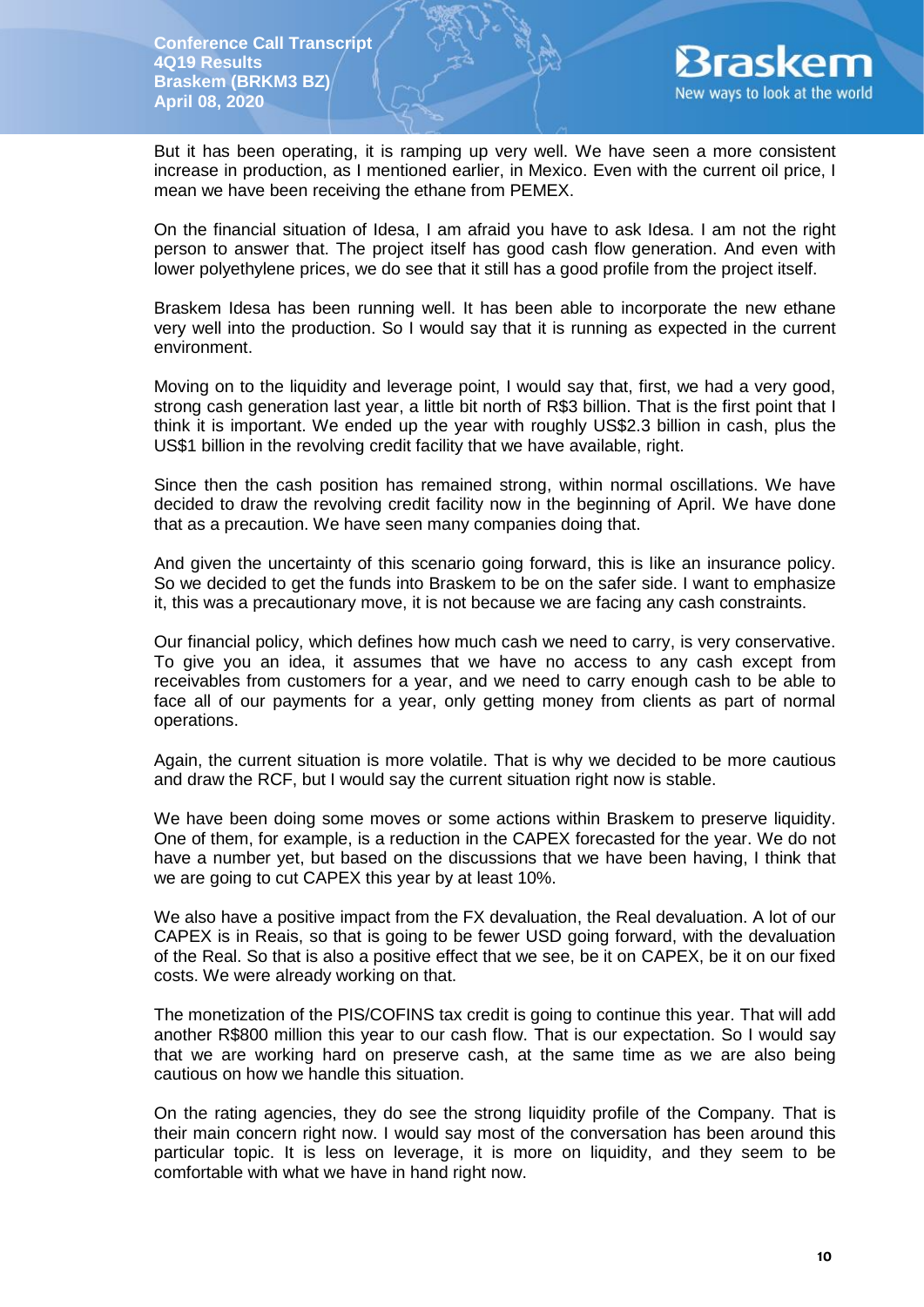

Leverage has gone up, as you can see over last year. And given the downturn in the cycle and potentially lower EBITDA this year, which is still very hard to predict, leverage could go up even a little bit higher.

But the rating agencies have been telling us and have written in their reports that they want to see Braskem deleverage in the 12 to 24-month range. So, that is the expectation they have.

We are actively working on initiatives that would lead us to that outcome. But now, with the COVID situation, I think some of those plans will be postponed. They were work-inprogress and now, the current financial market situation has at least postponed most of those actions, except for CAPEX and cost reduction. That is ongoing, but the rest, I think we need to wait for the situation to be a little bit clear.

### **Bruno Montanari:**

Okay. Thank you, Pedro.

### **Hassan Ahmed, Alembic Global Advisors:**

Good afternoon, Pedro. I just wanted to revisit some of the commentary made by one of the people who was asking the question and your response to it, just around the whole naphtha spread side of things. Obviously, as we take a look at what happened prior to the steep oil price decline, naphtha spreads were fairly negative. And then, all of a sudden, the oil price decline happens, and all of a sudden naphtha based ethylene margins blow out.

I would imagine that there is no one in the industry who believes that those levels of margins are sustainable. even if oil and naphtha remain at current levels, because clearly there is a lag between naphtha prices going down and coproduct credits, which is where the bulk of naphtha based ethylene economics come from, resetting, because obviously crude and naphtha move in tandem with each other, and coproduct propylene, butadiene and the like, take a while to reset.

With that said, question one is, are you in agreement with that view? And part and parcel with that question is that, if you are in agreement with that view and we go back to the old naphtha price regime, in that environment I would think that the naphtha based guys are still the marginal producers. So what then would happen, particularly in light of some of the sort of semi demand disruption we have seen with COVID and the like, what happens in your mind to curtailments? Do we see continued operating rate reductions in Asia, do we see some project cancellations? How do you sort of think about that, both in the near term and some of these phase two projects that have been announced?

#### **Pedro Freitas:**

Hassan, thank you for your question. These are very complex questions, especially in the uncertain situation. They are normally very difficult to answer, and in the current environment, I would say they are next to impossible. But I will give it a shot.

The ethylene cash cost, as you know, at some points over the past couple of weeks has been negative in Asia. Actually, the coproduct credit was larger than the whole cost of naphtha plus running the crackers, and then the players in Asia were left with negative cash costs for ethylene.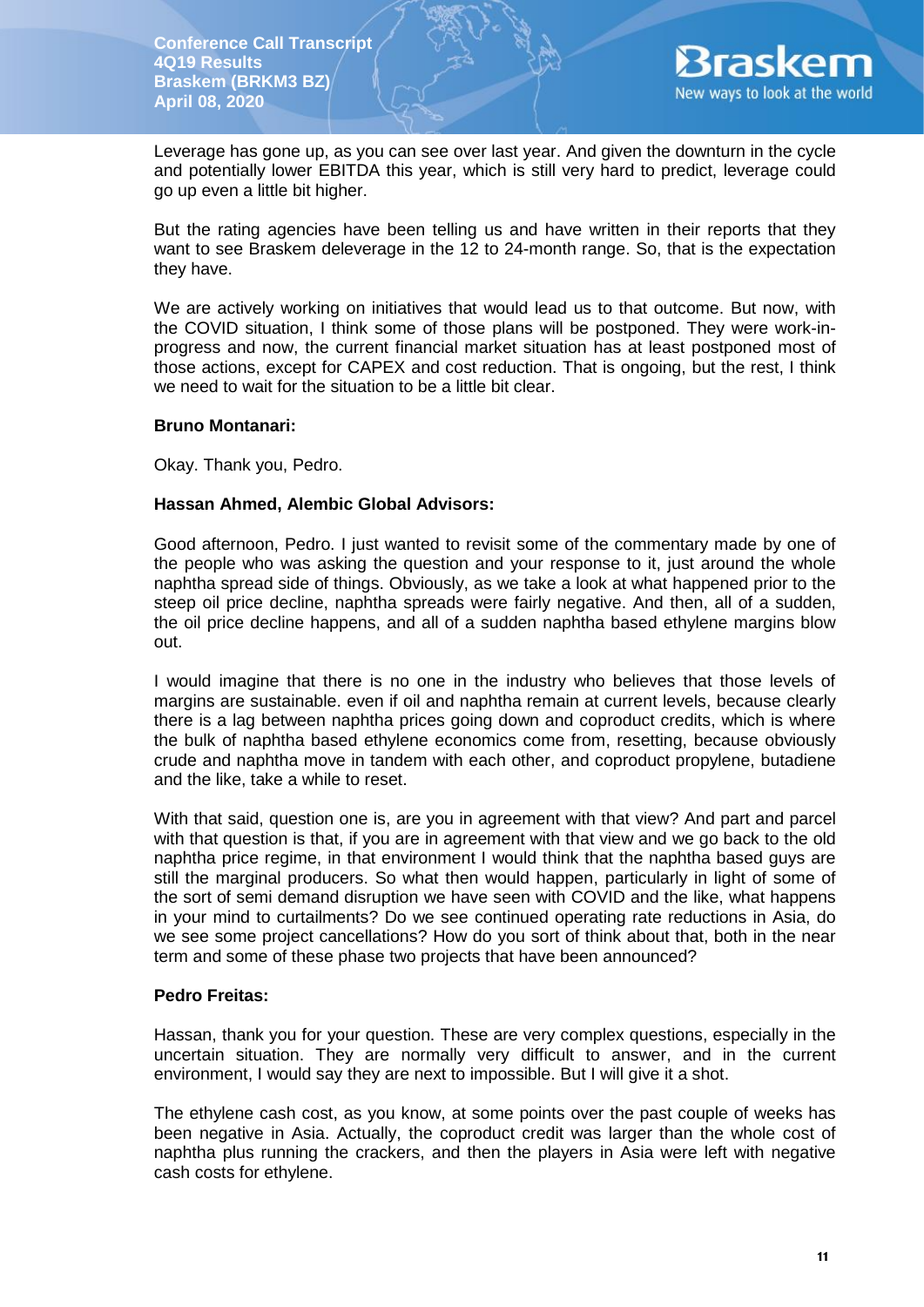

I agree with you that there will be a reset. Either the oil price goes up and naphtha goes back up, because of some resolution of the Russia-Saudi Arabia oil dispute, or coproduct prices will come down and then we would be left with tighter spreads in the naphtha crackers, in the naphtha based industry in general.

What is the difference between those two situations? We were already forecasting tight spreads for the year. So setting aside a little bit the volume point, I am coming back to that later on, but setting that aside for a bit, just on the spread compression, we were already being very conservative in our approach to spreads.

Spreads, I would expect them to tighten again, but depending on the level of the oil prices, what industry players could get is, if the oil price remains lower, we could see a positive working capital impact on companies because they would be taking working capital out of the system. I think that the main impact that you could see is that, except for the volume impact.

And then we go to the volume impact. On volumes, there is demand destruction that you are seeing. I do not think a lot of that is sustainable. People are still going back to buying cars, building homes or buying refrigerators. There may be some behavior changes in the population going forward that could lead to slightly higher or lower demand growth, but I do not think that we would see sustainable demand destruction going forward.

The only aspect of demand destruction that could come is if the global economy remains weak for a long period, and then you would see families and consumers without disposable cash to buy.

People are talking about the U-shape or the V-shape or the L-shape of recovery. My base case today is still the U-shape. Then, we move to an L-shape, yes, but right now, I think at my view is the U-shape. So there is a drop, but then recovery in demand going forward.

That should lead to cancellation or postponement of projects. Will that happen? Right now, nobody has announced anything, but if the projects remain being built at the rate they are right now, nonstop, then of course you would see lower operating rates going forward.

The flip side of that is if the oil price remains low, chemicals and plastics will have a lower price, so they will be more competitive compared to alternative materials. So you could see some positive demand upswing there, if the situation remains in a low oil price.

So again, I do not have a firm scenario, but those are the elements that I would consider going forward.

#### **Hassan Ahmed:**

That is very fair. On the demand side of it, we are already beginning to see some sort of a thought process change where a lot of sort of regions, states, provinces that were talking about single use plastic bags and the like, at least for the time being, have sort of put that aside.

As a follow-up, Pedro, just on the polyethylene side of things, one of the burning topics obviously had been and continues to be the differences in supply and demand dynamics between the different grades of polyethylene out there. And historically, as we all know, pricing movements between the three different primary grades tended to happen in tandem. And now, with the sort of relative tightness on the low-density polyethylene side,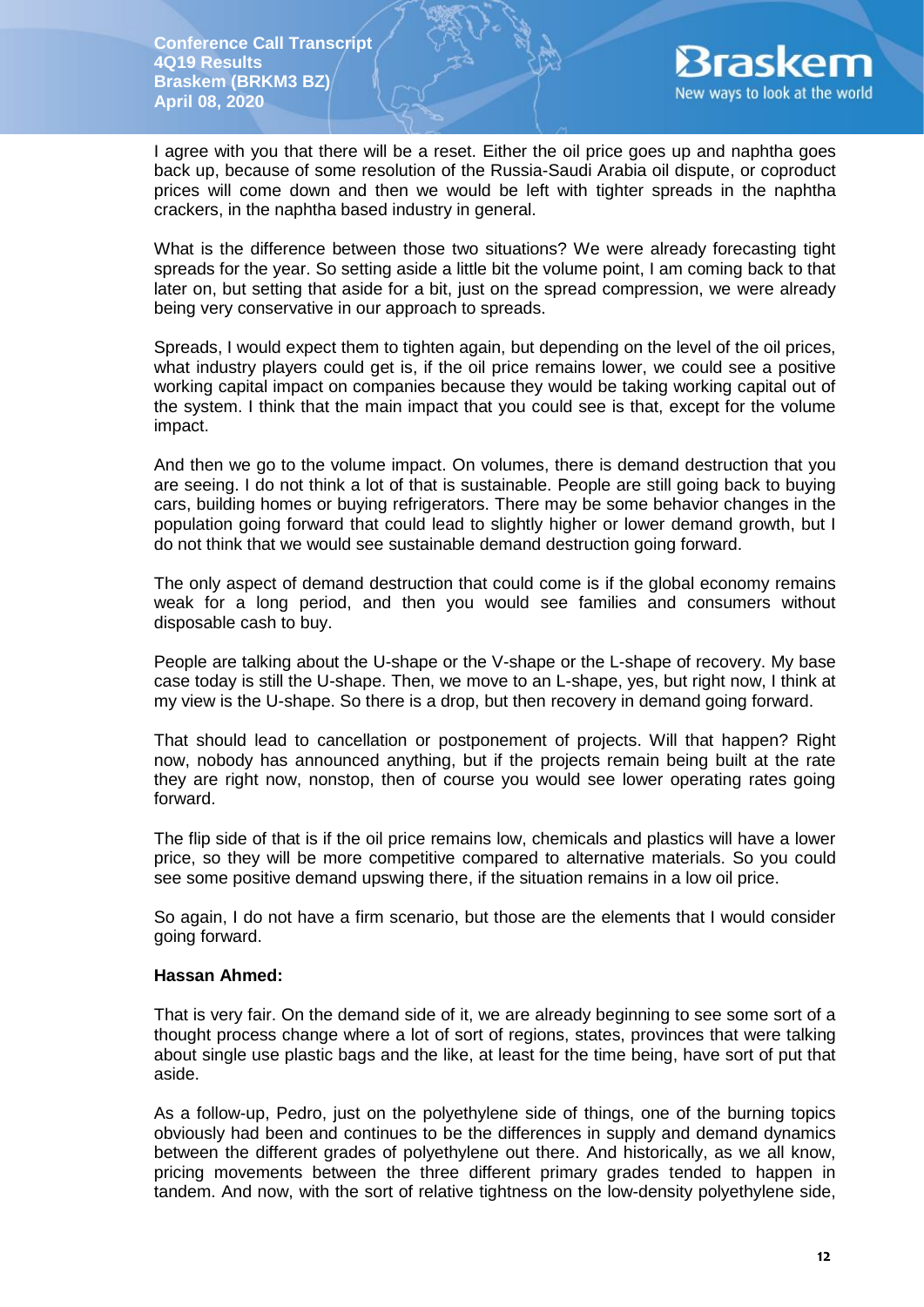

which obviously you guys have a decent exposure to, relative to slackness on the highdensity and the linear low side, for once it seems that low-density seems to be getting better pricing than linear low and high-density.

How are you guys thinking about that? Do you think that over the last month or two, I believe that prior to the market going nuts, Exxon came out with a price hike for lowdensity and was not really saying much about the high-density or the linear low. So do you think this is the start of a new trend, keeping in mind the deltas between the supply demand dynamics of all the grades?

### **Pedro Freitas:**

I would say one comment. We have seen in the past, so if you go back, probably ten years, you are going to see that low-density has had a premium, a higher price than the other two grades of linear…

### **Hassan Ahmed:**

No, but I am talking about pricing movements as in like a US\$0.03 a pound price hike and all grades seem to have the same right month-over-month.

### **Pedro Freitas:**

I do not have a very firm view on that. We can talk to the commercial team and get back to you, but I think the main consideration there is that most of the capacity that came online, especially in the U.S. over the past five years, is high-density and linear low. We have a lot new low-density. For example, in our project in Mexico, we do have about 20%, 25% of the capacity in low-density, and the rest is high-density.

So we do have some new low-density investment, but most of the investment was in highdensity and linear low, and including some swing plants that can swing from linear low to high-density.

There is a more restricted supply of low-density globally and that shows in this price differential. In terms of the more specific pricing moves that have been happening over the past couple of months, I would need to get back to you.

#### **Hassan Ahmed:**

Perfect. Thank you so much, Pedro.

# **Christian Audi, Santander:**

Thanks. I have two questions, one focused on leverage, the other on CAPEX. Pedro, you mentioned on the leverage, obviously, we had seen the pickup in your net debt to EBITDA. As you look into 2020, notwithstanding all this uncertainty, is there a range that you feel comfortable with to try to maintain that level during the year? And also, is there a range that the rating agencies are seeking, or they simply want to see you at this leverage as you mentioned before? And are you keeping an eye on any specific covenant that could be reached given the higher levels of net debt to EBITDA that you have reached?

And then, on the CAPEX front, you mentioned the potential cut of 10% in CAPEX. Can you remind us what percentage of your CAPEX is USD versus Reais, because obviously, as you pointed out, you will be helped by the depreciating Real? And also, will this cut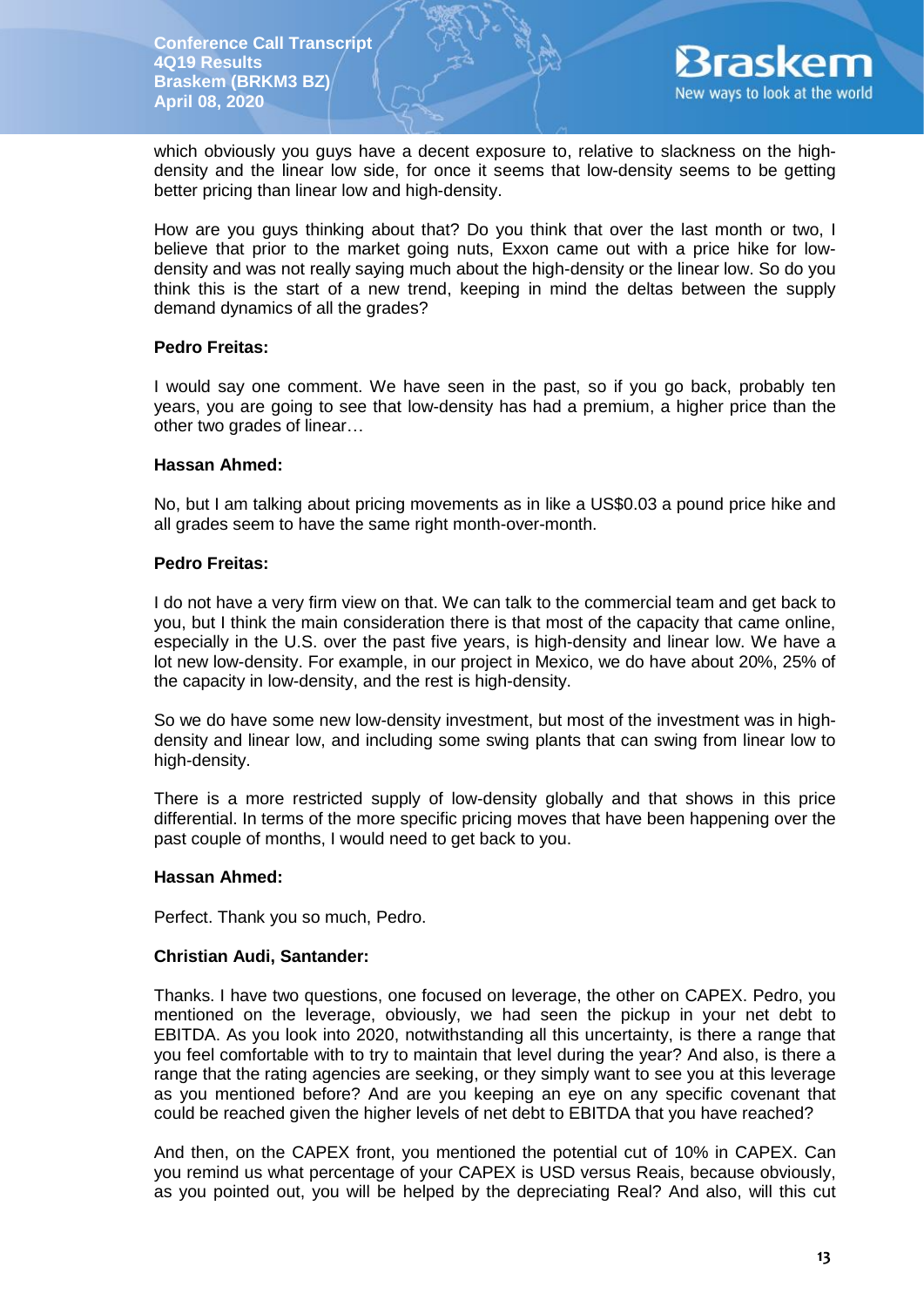

translates into your inability to ramp-up production should the economy come back sooner than expected? In other words, does this cut more not fundamentally important projects that will not impact your ability to ramp up your production quickly should the economy come back sooner than you think? Thanks.

### **Pedro Freitas:**

Christian, thank you for the questions. So on net debt, the rating agencies, at the beginning of last year, a couple of them had a brief commentary on that, saying that in a cyclical industry like ours, on the lower end of the cycle as we are right now, they could see leverage going up to 3.5x or so.

That would be kind of understandable. They prefer that we would be below 2.5x net debt to EBITDA. As we have shown, we closed the year with 4.7x, so we are above even the 3.5x. That is a fact.

We do have another aspect that the rating agencies also look at, which is the debt profile, and the maturity profile of the debt. When they look at that, and when we look at that, we see that, up to 2024, we have a comfortable debt maturity profile.

That gives us time to kind of have a glide path within one to two years to go back to this range of 2.5x to 3.5x, depending on where we are in the cycle. So low end of the cycle could be 3.5x, high end of the cycle should be even below 2.5x, so that we have some space to go through the swings in results because of the cyclical nature of the industry.

As I said, we were working on some initiatives, some alternatives to address that. Right now, some of them are accelerating, like the CAPEX reduction. Some of them we are revisiting because of just the way the financial markets.

Some alternatives like, for example, we have some auxiliary assets, which are not core to the business. They are important assets that we could divest. That sort of thing is what we were discussing and looking at as alternatives.

So, again, we are above the range that we would like to be, but we do have this timeframe, the space that is given by the debt profile of the Company to go back to a more normal leverage number.

On covenants, just briefly, we do not have any financial covenants on our debt. So we have not reached those because they do not exist.

In terms of the ramping back up on the return, in the back end of the crisis, I would say that it will depend a lot on how and where demand goes back. But we keep producing all products. It is not like we have stopped production of any product.

So maybe we will hit some utilization rate that, if we were doing the investments that were planned, maybe you could reach 95% utilization rate. Maybe now, without those projects being implemented, we go back to 90%.

And these are just examples. These are not real numbers that we are working with, but just to give you the example. How much of that marginal production or sales volume that we are losing out by not having those investments made now? Potentially, and given all the spread scenario that I briefly discussed in answering Hassan, that marginal production is very low value anyway.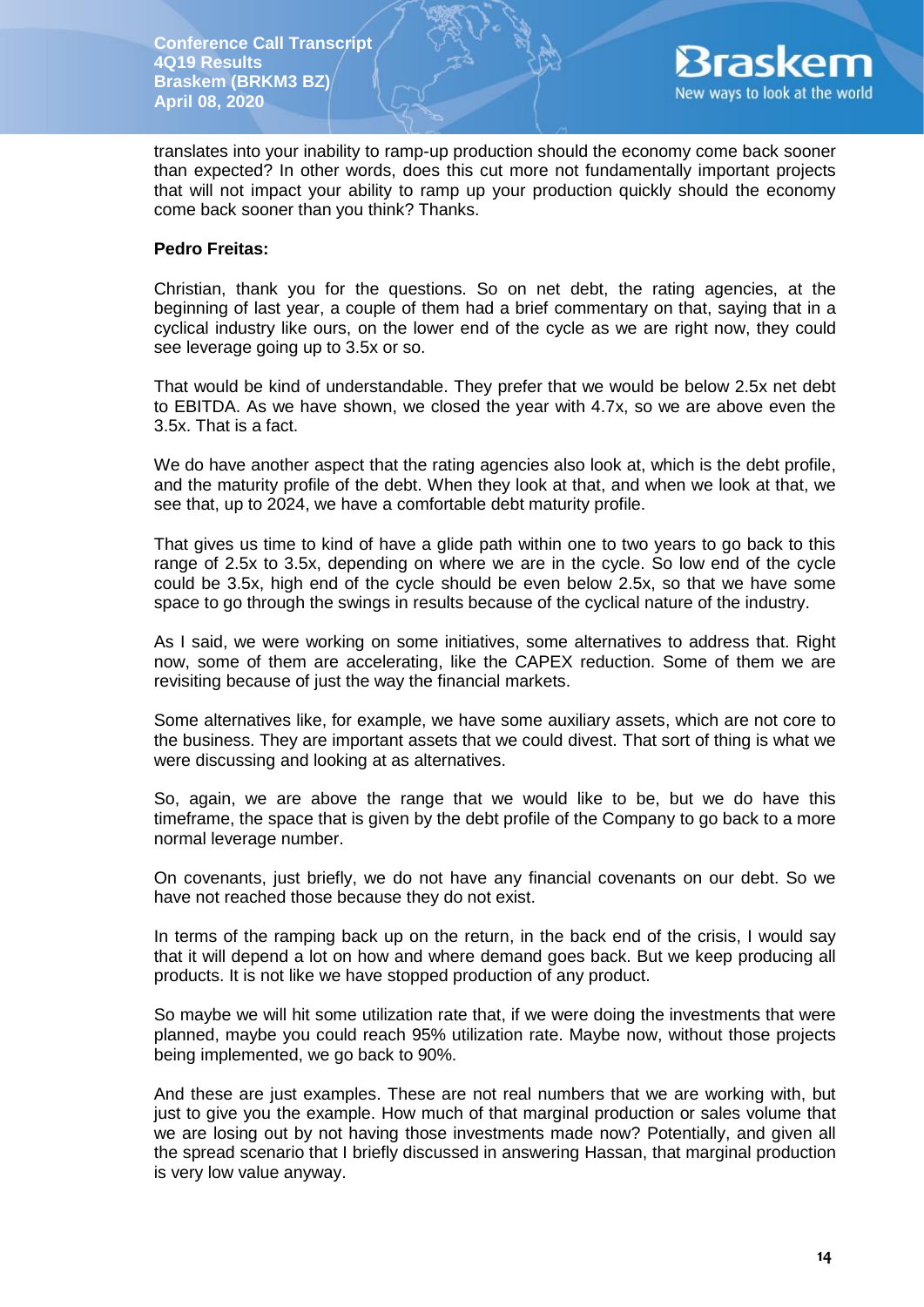

So we think that we are not missing out on any large value perspectives because of the way that we are handling the CAPEX. We hope we are not wrong.

# **Christian Audi:**

Understood. And can you give us a sense of what percentage of your CAPEX is in USD versus Reais? Because if the depreciation of the Real Continues, obviously, you would not necessarily have to cut CAPEX anymore.

### **Pedro Freitas:**

Of the maintenance CAPEX, about 80% is in Reais and 20% is in USD. Of the total CAPEX, remember that we have the Delta project, the new PP plant that – by the way, that project keeps going, and we still do anticipate that the new plant will come online still in the 1H20 –, with Delta and the other larger projects, about 60% is in Reais and 40% in USD for this year.

### **Christian Audi:**

All right. Thank you very much.

### **Operator:**

Now I will turn over to Mr. Pedro Freitas for closing remarks.

#### **Pedro Freitas:**

I would like to thank all of you for participating in our call today. It was a pleasure talking to you, and I hope that we can keep the dialog going in the coming months. It is going to be very volatile, very uncertain.

I would say that Braskem is prepared. We are getting ready for the downturn of the cycle. So now we find us in a good situation, with a longer debt profile, without any relevant maturities in the short term, a robust cash position. That gives us comfort.

And then, the other aspect, which is more strategic and more structural for Braskem, which also shows its value at this point, is the diversification that we have. Geographic diversification, product diversification.

Looking at all of that, it gives us more resiliency because sometimes when a region is not doing so well or a product is doing better, we can benefit from the value of mitigation that diversification brings.

So our strategy has been showing that it is being proven, and it is showing that it is a robust strategy moving forward.

Overall, I would like to thank you, and hope to keep with the dialog with you. And I hope everybody is safe and stay safe. Goodbye.